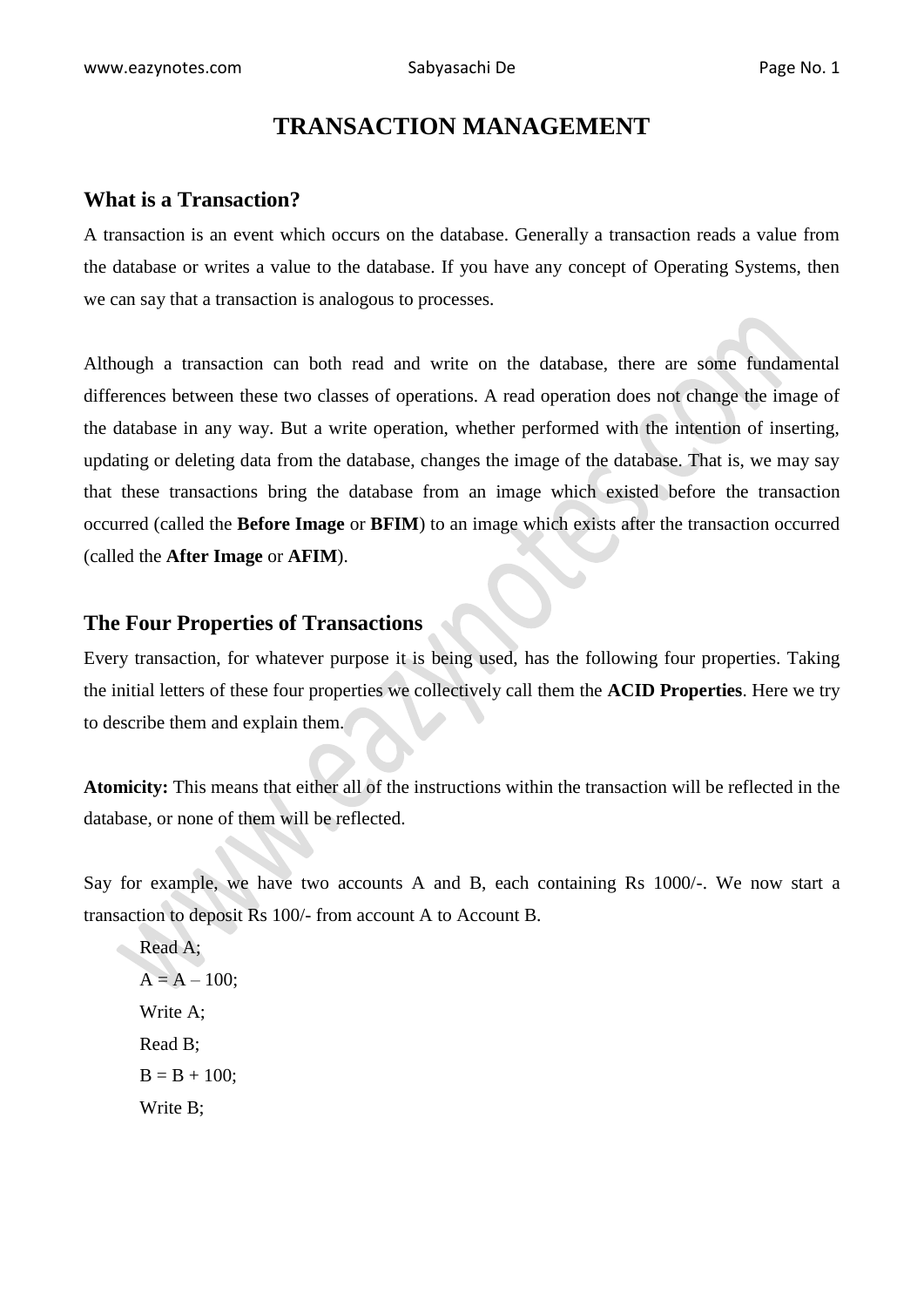Fine, is not it? The transaction has 6 instructions to extract the amount from A and submit it to B. The AFIM will show Rs 900/- in A and Rs 1100/- in B.

Now, suppose there is a power failure just after instruction 3 (Write A) has been complete. What happens now? After the system recovers the AFIM will show Rs 900/- in A, but the same Rs 1000/in B. It would be said that Rs 100/- evaporated in thin air for the power failure. Clearly such a situation is not acceptable.

The solution is to keep every value calculated by the instruction of the transaction not in any stable storage (hard disc) but in a volatile storage (RAM), until the transaction completes its last instruction. When we see that there has not been any error we do something known as a **COMMIT** operation. Its job is to write every temporarily calculated value from the volatile storage on to the stable storage. In this way, even if power fails at instruction 3, the post recovery image of the database will show accounts A and B both containing Rs 1000/-, as if the failed transaction had never occurred.

**Consistency:** If we execute a particular transaction in isolation or together with other transaction, (i.e. presumably in a multi-programming environment), the transaction will yield the same expected result.

To give better performance, every database management system supports the execution of multiple transactions at the same time, using CPU Time Sharing. Concurrently executing transactions may have to deal with the problem of sharable resources, i.e. resources that multiple transactions are trying to read/write at the same time. For example, we may have a table or a record on which two transaction are trying to read or write at the same time. Careful mechanisms are created in order to prevent mismanagement of these sharable resources, so that there should not be any change in the way a transaction performs. A transaction which deposits Rs 100/- to account A must deposit the same amount whether it is acting alone or in conjunction with another transaction that may be trying to deposit or withdraw some amount at the same time.

**Isolation:** In case multiple transactions are executing concurrently and trying to access a sharable resource at the same time, the system should create an ordering in their execution so that they should not create any anomaly in the value stored at the sharable resource.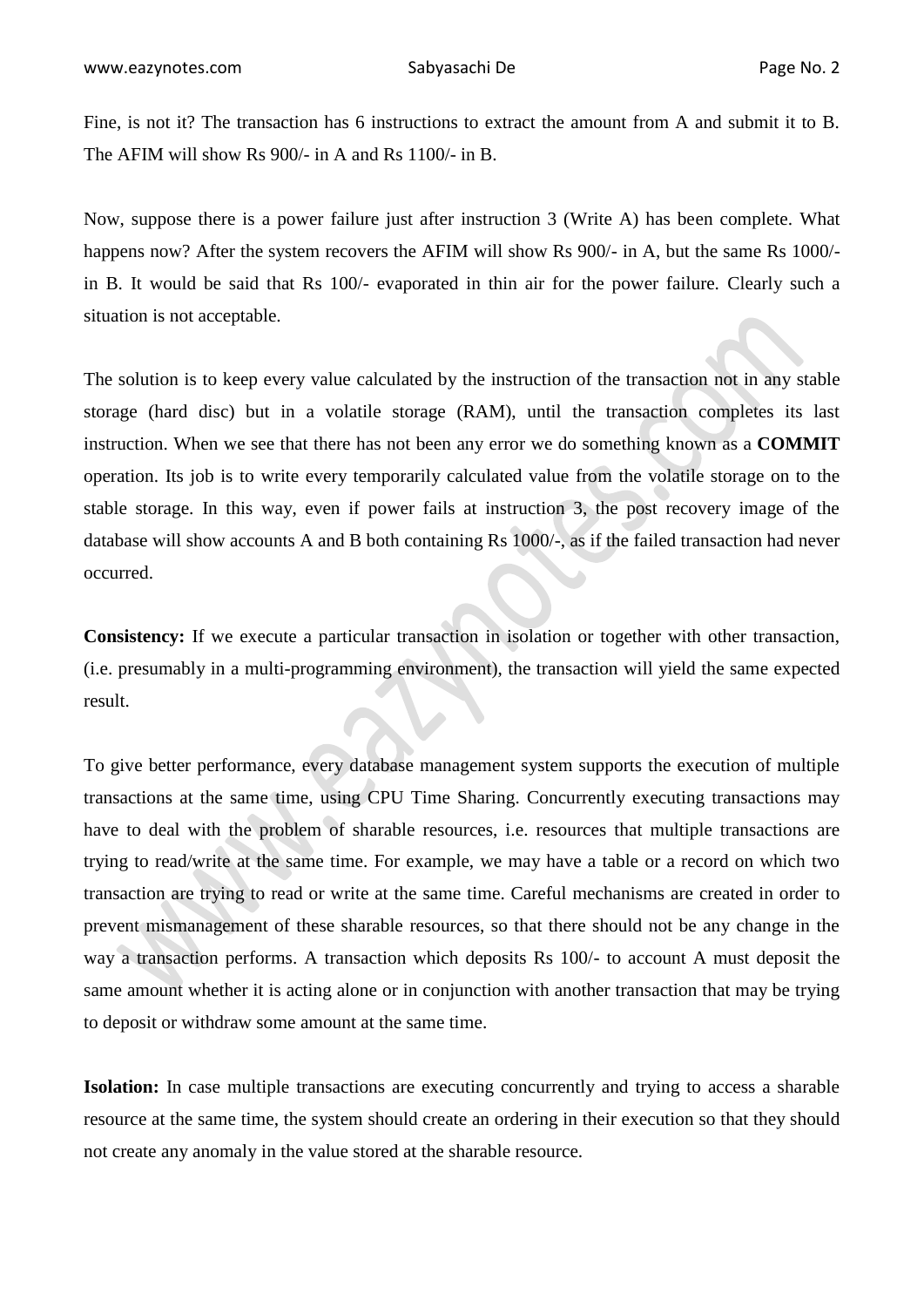There are several ways to achieve this and the most popular one is using some kind of locking mechanism. Again, if you have the concept of Operating Systems, then you should remember the semaphores, how it is used by a process to make a resource busy before starting to use it, and how it is used to release the resource after the usage is over. Other processes intending to access that same resource must wait during this time. Locking is almost similar. It states that a transaction must first lock the data item that it wishes to access, and release the lock when the accessing is no longer required. Once a transaction locks the data item, other transactions wishing to access the same data item must wait until the lock is released.

**Durability:** It states that once a transaction has been complete the changes it has made should be permanent.

As we have seen in the explanation of the Atomicity property, the transaction, if completes successfully, is committed. Once the COMMIT is done, the changes which the transaction has made to the database are immediately written into permanent storage. So, after the transaction has been committed successfully, there is no question of any loss of information even if the power fails. Committing a transaction guarantees that the AFIM has been reached.

There are several ways Atomicity and Durability can be implemented. One of them is called **Shadow Copy**. In this scheme a database pointer is used to point to the BFIM of the database. During the transaction, all the temporary changes are recorded into a Shadow Copy, which is an exact copy of the original database plus the changes made by the transaction, which is the AFIM. Now, if the transaction is required to COMMIT, then the database pointer is updated to point to the AFIM copy, and the BFIM copy is discarded. On the other hand, if the transaction is not committed, then the database pointer is not updated. It keeps pointing to the BFIM, and the AFIM is discarded. This is a simple scheme, but takes a lot of memory space and time to implement.

If you study carefully, you can understand that Atomicity and Durability is essentially the same thing, just as Consistency and Isolation is essentially the same thing.

### **Transaction States**

There are the following six states in which a transaction may exist:

**Active:** The initial state when the transaction has just started execution.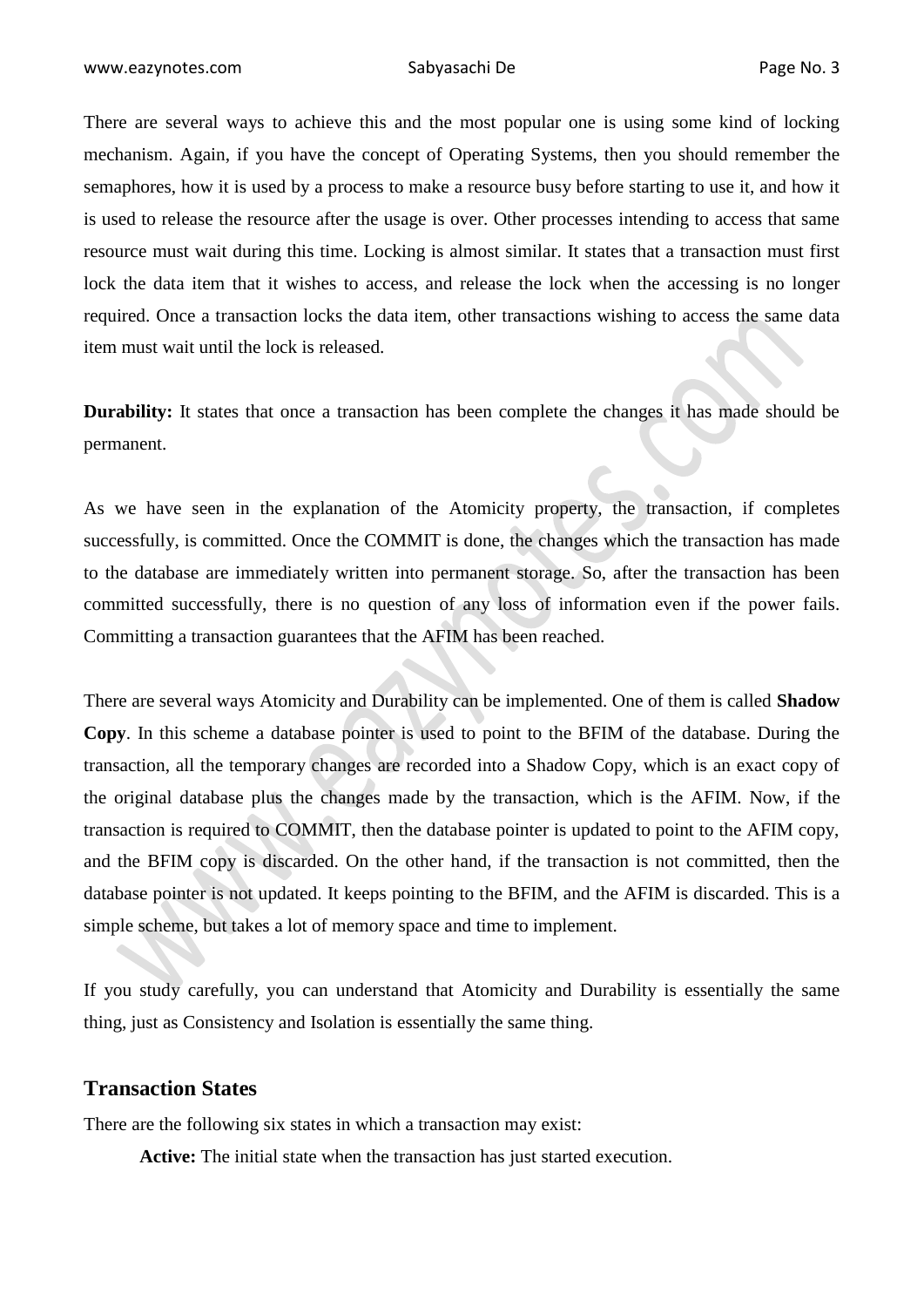**Partially Committed:** At any given point of time if the transaction is executing properly, then it is going towards it COMMIT POINT. The values generated during the execution are all stored in volatile storage.

**Failed:** If the transaction fails for some reason. The temporary values are no longer required, and the transaction is set to **ROLLBACK**. It means that any change made to the database by this transaction up to the point of the failure must be undone. If the failed transaction has withdrawn Rs. 100/- from account A, then the ROLLBACK operation should add Rs 100/- to account A.

**Aborted:** When the ROLLBACK operation is over, the database reaches the BFIM. The transaction is now said to have been aborted.  $\bullet$ 

**Committed:** If no failure occurs then the transaction reaches the COMMIT POINT. All the temporary values are written to the stable storage and the transaction is said to have been committed.

**Terminated:** Either committed or aborted, the transaction finally reaches this state.

The whole process can be described using the following diagram:

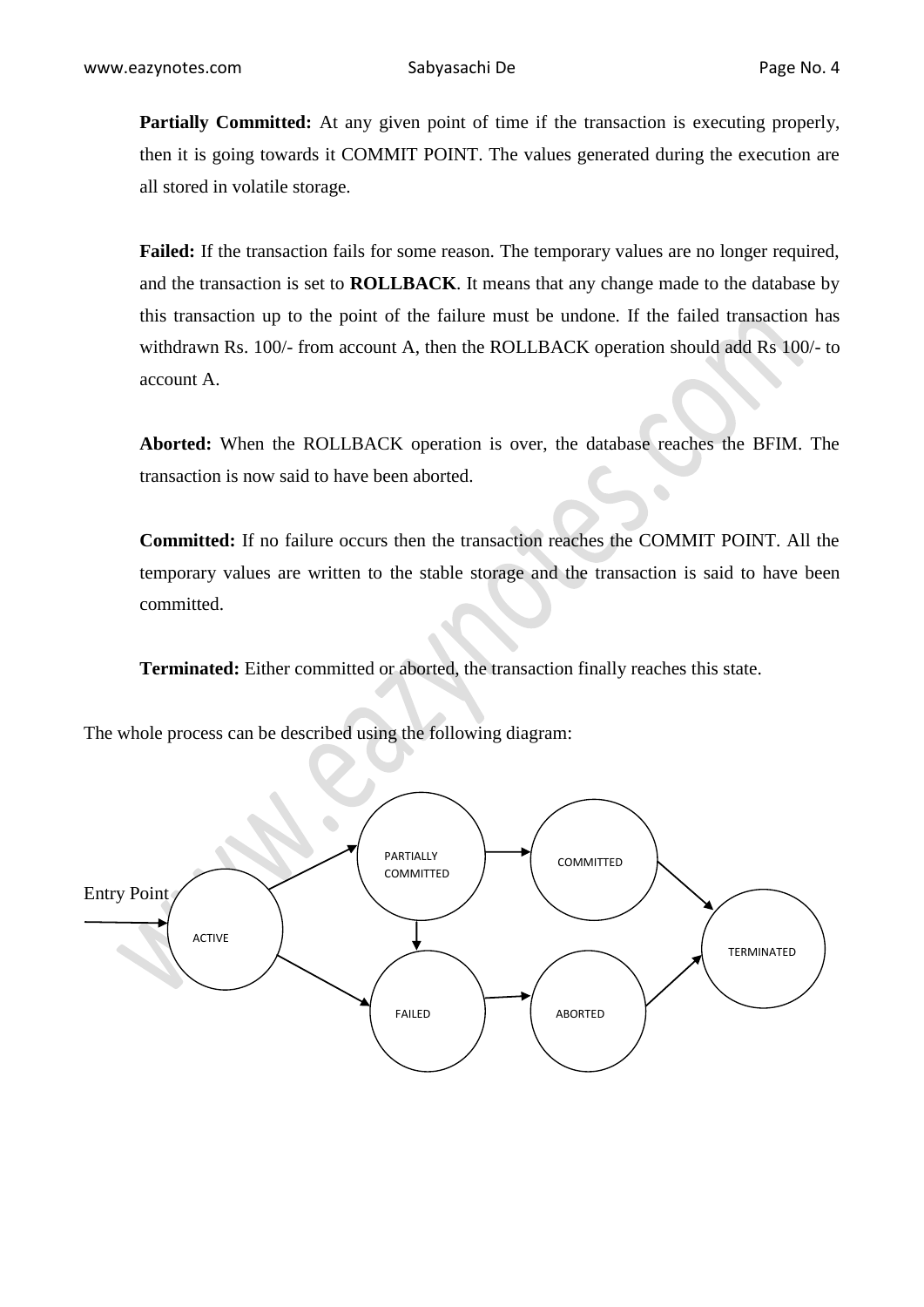# **Concurrent Execution**

A schedule is a collection of many transactions which is implemented as a unit. Depending upon how these transactions are arranged in within a schedule, a schedule can be of two types:

- Serial: The transactions are executed one after another, in a non-preemptive manner.
- **Concurrent:** The transactions are executed in a preemptive, time shared method.

In Serial schedule, there is no question of sharing a single data item among many transactions, because not more than a single transaction is executing at any point of time. However, a serial schedule is inefficient in the sense that the transactions suffer for having a longer waiting time and response time, as well as low amount of resource utilization.

In concurrent schedule, CPU time is shared among two or more transactions in order to run them concurrently. However, this creates the possibility that more than one transaction may need to access a single data item for read/write purpose and the database could contain inconsistent value if such accesses are not handled properly. Let us explain with the help of an example.

Let us consider there are two transactions T1 and T2, whose instruction sets are given as following. T1 is the same as we have seen earlier, while T2 is a new transaction.

T1 Read A;  $A = A - 100$ ; Write A; Read B;  $B = B + 100;$ Write B; T2 Read A; Temp =  $A * 0.1$ ; Read C;  $C = C + Temp;$ Write C;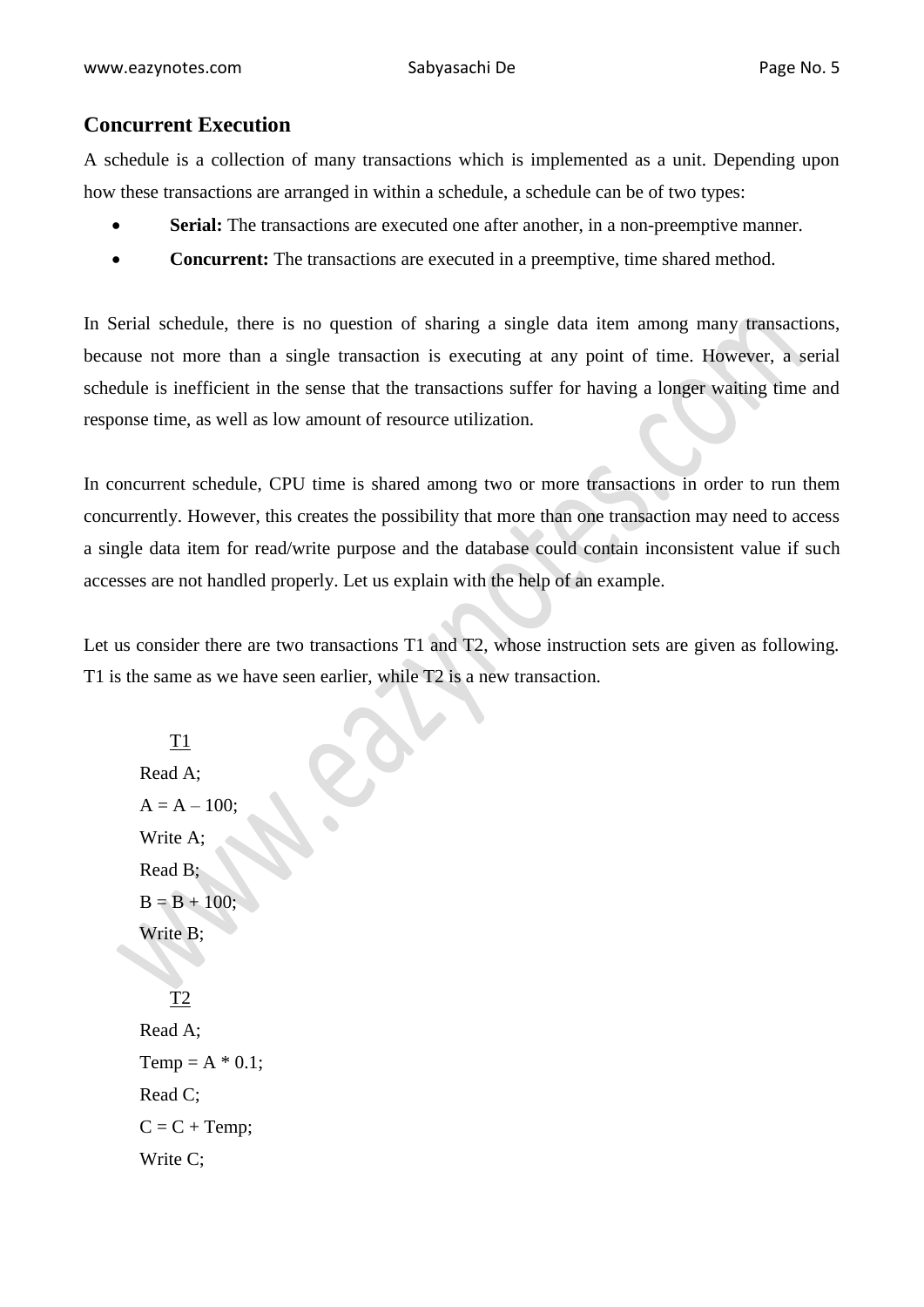www.eazynotes.com Sabyasachi De Page No. 6

T2 is a new transaction which deposits to account C 10% of the amount in account A.

If we prepare a serial schedule, then either T1 will completely finish before T2 can begin, or T2 will completely finish before T1 can begin. However, if we want to create a concurrent schedule, then some Context Switching need to be made, so that some portion of T1 will be executed, then some portion of T2 will be executed and so on. For example say we have prepared the following concurrent schedule.

 $\overline{11}$   $\overline{12}$ 

Read A;  $A = A - 100;$ Write A;

```
Read A;
                    Temp = A * 0.1;
                    Read C;
                    C = C + Temp;Write C;
Read B;
```
 $B = B + 100;$ 

Write B;

No problem here. We have made some Context Switching in this Schedule, the first one after executing the third instruction of T1, and after executing the last statement of T2. T1 first deducts Rs 100/- from A and writes the new value of Rs 900/- into A. T2 reads the value of A, calculates the value of Temp to be Rs 90/- and adds the value to C. The remaining part of T1 is executed and Rs 100/- is added to B.

It is clear that a proper Context Switching is very important in order to maintain the Consistency and Isolation properties of the transactions. But let us take another example where a wrong Context Switching can bring about disaster. Consider the following example involving the same T1 and T2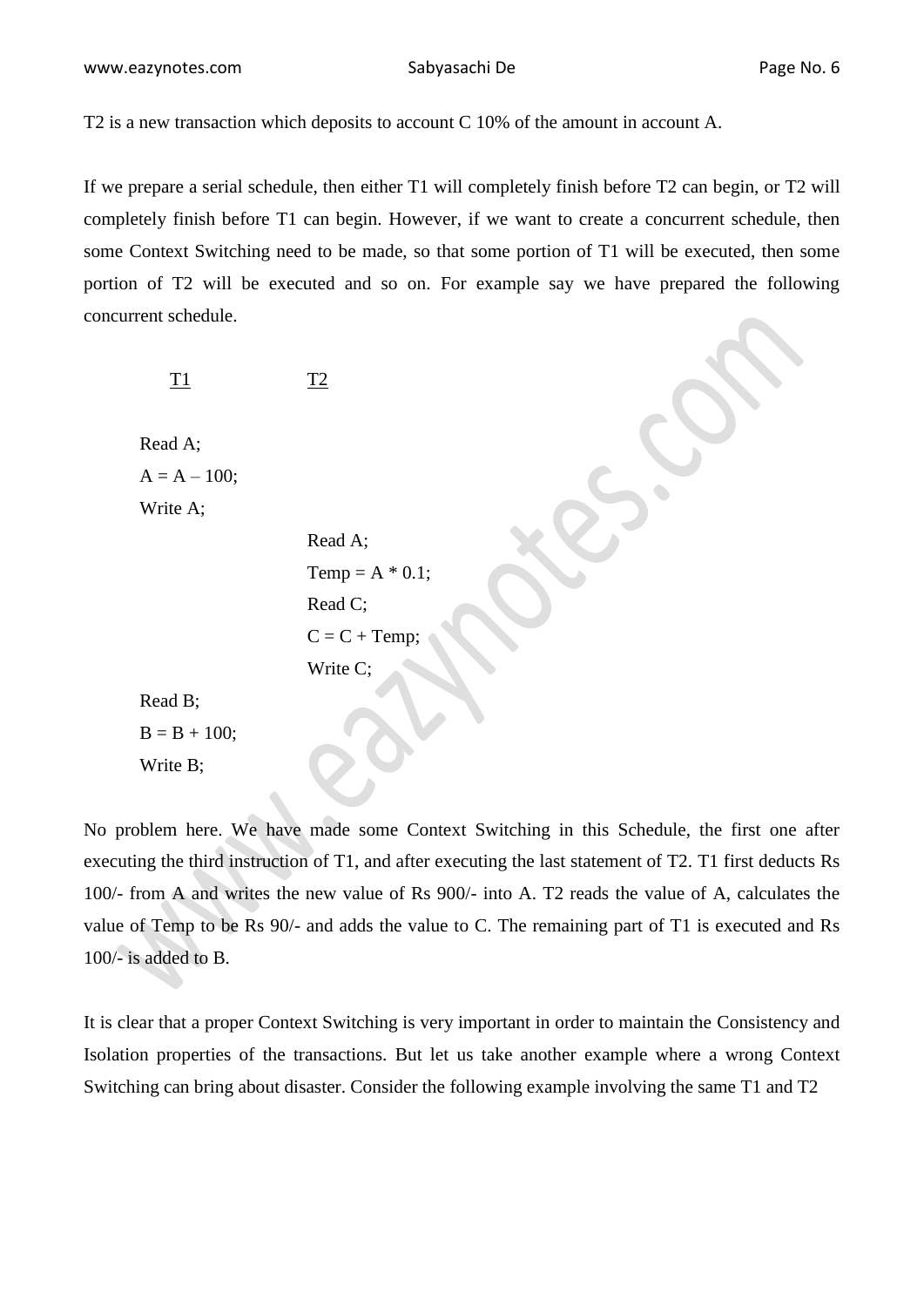T1 T2

Read A;  $A = A - 100$ ;

> Read A; Temp =  $A * 0.1$ ; Read C;  $C = C + Temp;$ Write C;

Write A; Read B;  $B = B + 100$ ; Write B;

This schedule is wrong, because we have made the switching at the second instruction of T1. The result is very confusing. If we consider accounts A and B both containing Rs 1000/- each, then the result of this schedule should have left Rs 900/- in A, Rs 1100/- in B and add Rs 90 in C (as C should be increased by 10% of the amount in A). But in this wrong schedule, the Context Switching is being performed before the new value of Rs 900/- has been updated in A. T2 reads the old value of A, which is still Rs 1000/-, and deposits Rs 100/- in C. C makes an unjust gain of Rs 10/- out of nowhere.

In the above example, we detected the error simple by examining the schedule and applying common sense. But there must be some well formed rules regarding how to arrange instructions of the transactions to create error free concurrent schedules. This brings us to our next topic, the concept of Serializability.

# **Serializability**

When several concurrent transactions are trying to access the same data item, the instructions within these concurrent transactions must be ordered in some way so as there are no problem in accessing and releasing the shared data item. There are two aspects of serializability which are described here: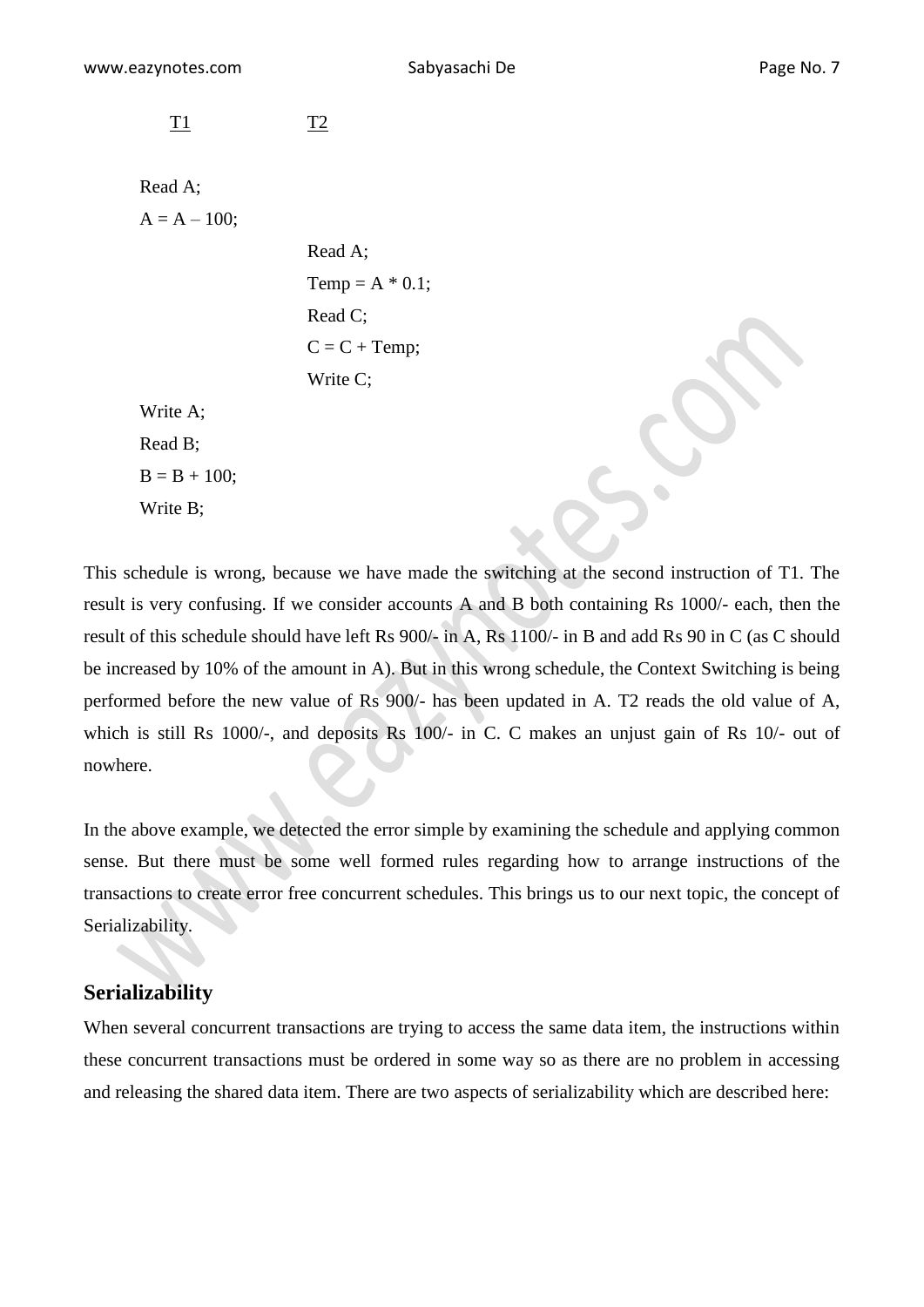#### **Conflict Serializability**

Two instructions of two different transactions may want to access the same data item in order to perform a read/write operation. Conflict Serializability deals with detecting whether the instructions are conflicting in any way, and specifying the order in which these two instructions will be executed in case there is any conflict. A **conflict** arises if at least one (or both) of the instructions is a write operation. The following rules are important in Conflict Serializability:

- 1. If two instructions of the two concurrent transactions are both for read operation, then they are not in conflict, and can be allowed to take place in any order.
- 2. If one of the instructions wants to perform a read operation and the other instruction wants to perform a write operation, then they are in conflict, hence their ordering is important. If the read instruction is performed first, then it reads the old value of the data item and after the reading is over, the new value of the data item is written. It the write instruction is performed first, then updates the data item with the new value and the read instruction reads the newly updated value.
- 3. If both the transactions are for write operation, then they are in conflict but can be allowed to take place in any order, because the transaction do not read the value updated by each other. However, the value that persists in the data item after the schedule is over is the one written by the instruction that performed the last write.

It may happen that we may want to execute the same set of transaction in a different schedule on another day. Keeping in mind these rules, we may sometimes alter parts of one schedule (S1) to create another schedule (S2) by swapping only the non-conflicting parts of the first schedule. The conflicting parts cannot be swapped in this way because the ordering of the conflicting instructions is important and cannot be changed in any other schedule that is derived from the first. If these two schedules are made of the same set of transactions, then both S1 and S2 would yield the same result if the conflict resolution rules are maintained while creating the new schedule. In that case the schedule S1 and S2 would be called **Conflict Equivalent**.

#### **View Serializability:**

This is another type of serializability that can be derived by creating another schedule out of an existing schedule, involving the same set of transactions. These two schedules would be called View Serializable if the following rules are followed while creating the second schedule out of the first. Let us consider that the transactions T1 and T2 are being serialized to create two different schedules